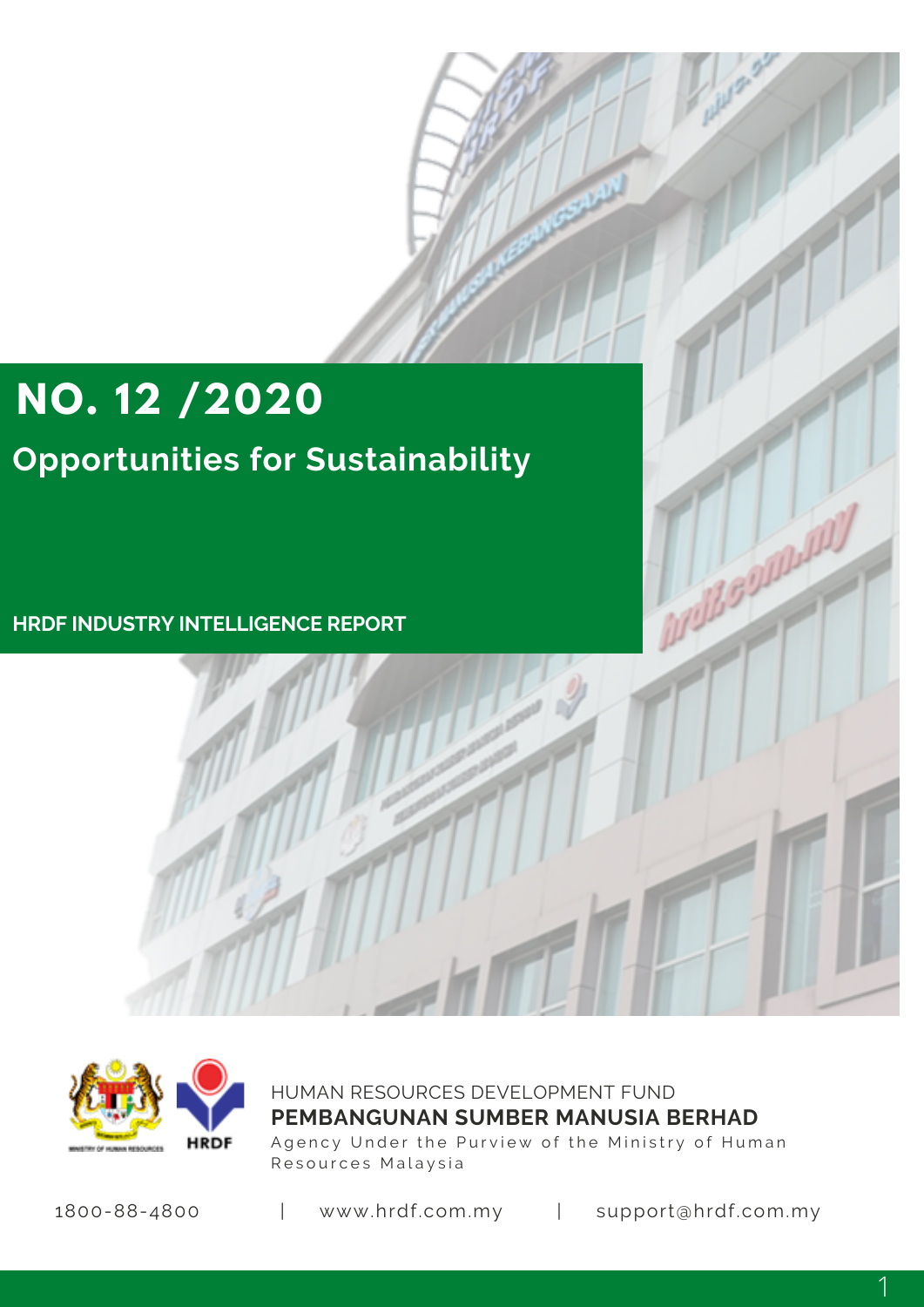### INTRODUCTION

With the news of large scale Covid-19 vaccine distribution worldwide, it is time to look forward to life after the pandemic. Digital transformation has undoubtedly been the main theme for most companies during this period. On the other hand, sustainability and green recovery have emerged as agendas that became the focus of policy and business attention globally (World Economic Forum, 2020). Governments around the world emphasized sustainability measures in their post-crisis fiscal and monetary stimulus packages, directed towards green infrastructure, renewable energy research and environmental preservation. Hundreds of thousands of high-skilled jobs are projected to be created in Malaysia during this transition to the green economy (Ministry of Energy, Green Technology and Water, 2019). Skill shortages in green jobs will inevitably surface as the industry is still in its infancy and constantly evolving. Working together with its wide network of employers and training providers, HRDF will address these human capital challenges through its various schemes and skill development programs.

# SUSTAINABILITY AWARENESS & GOALS

What is sustainability? Lower carbon emission, recycling, using renewable energy comes to mind. Sustainability presumes natural resources are finite and therefore should be utilized at a rate replenishable naturally and is available for future generations. The main aim of sustainability is for the environment, society and economy to thrive. United Nations (UN) established 17 Sustainable Development Goals (SDGs) as the blueprint to follow and achieve a better future for all.



https://www.un.org/sustainabledevelopment/news/communications-material/

A 2019 survey by World Business Council for Sustainable Development (WBCSD) and Det Norske Veritas Germanischer Lloydfound (DNV GL) that among the 250 global companies surveyed, 82% have reported on the SDGs. A minority of companies report on all 17 SDGs; most prioritize a select few(S&P Global, 2020). For example, in the fight against climate change, BMW reduced CO2 emissions from its new vehicles by 42 percent between 1995 and 2019.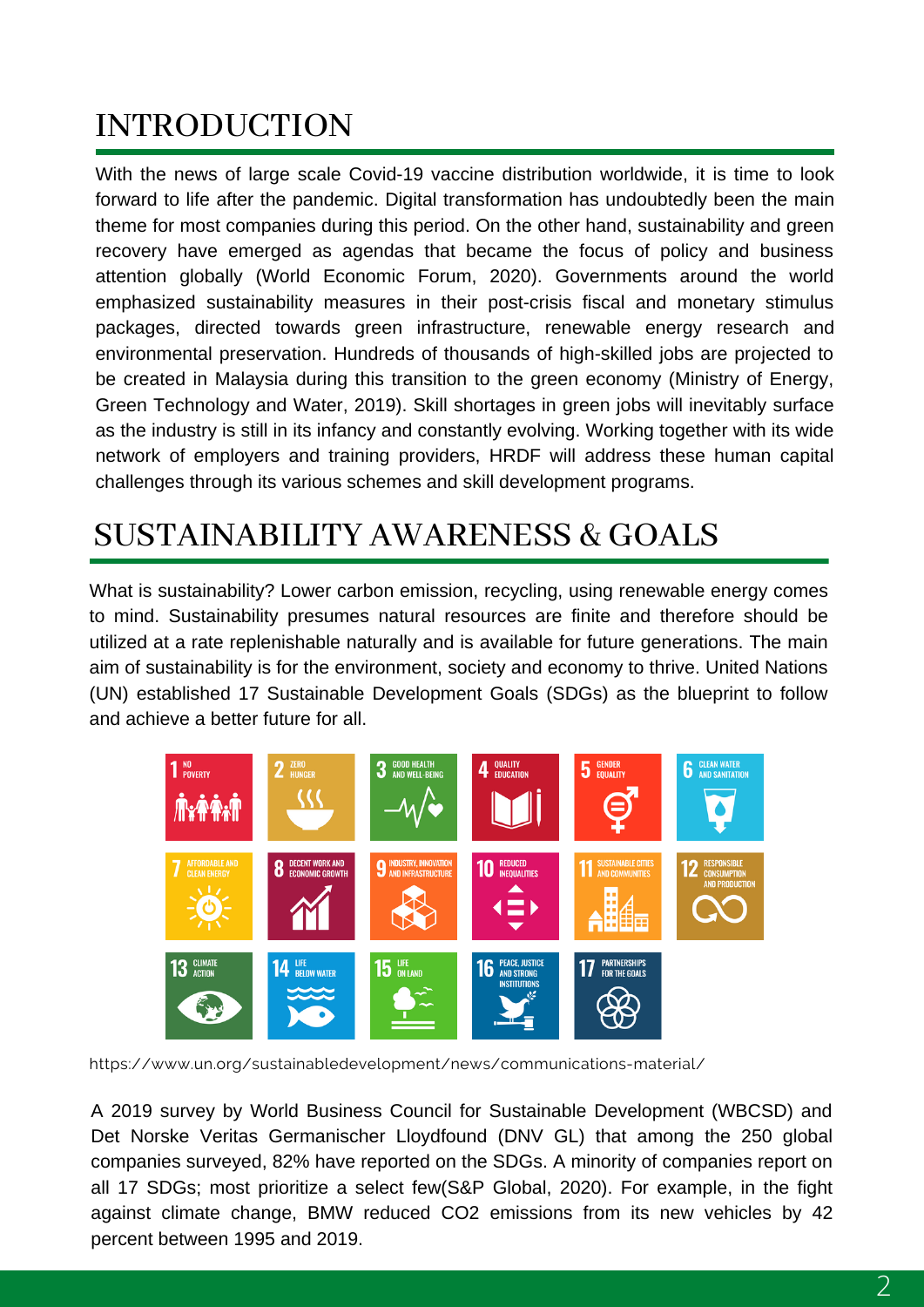Not only are companies responding favourably to SDGs, consumers are also particularly concerned about sustainability. 81% of global respondents in a Nielsen survey feel strongly that companies should improve the environment. "Sustainability has become an urgent opportunity for companies to connect with consumers who are excited about change," said Regan Leggett, Nielsen's Executive Director. Additionally, in a recent BCG survey of more than 3,000 people in eight countries, 70% of respondents said they were more aware than before the pandemic that human activity threatens the environment and more than two-thirds of respondents think that economic recovery plans should make environmental issues a priority.

#### **Paris Agreement**

In 2016, 196 countries signed the Paris Agreement with the goal to combat climate change. This is done by having member countries:

- Determine, plan, and regularly report on the contribution that it undertakes to mitigate global warming
- Make finance flows consistent with a pathway towards low greenhouse gas emissions and climate-resilient development

Consequently, enormous progress has been made on climate change. According to International Energy Agency, renewable energy makes up about 90% of new energy generation capacity installed around the world this year. Furthermore, countries are committed to green initiatives heavily. For instance, South Korea earmarked US\$63bn targeting the creation of 659,000 jobs in the green economy by 2025; UK will ban the sale of gasoline cars starting in 2030, spurring the growth of Electric Vehicle industry.

In Malaysia, the Government also displayed the same enthusiasm with initiatives such as the establishment of Sustainable Energy Development Authority (SEDA) to promote the use of renewable energy in power generation, promotion of public transport, and encouraging the adoption of green technology. The government proposes to continue with the successful Green Technology Financial Scheme, with an allocation of RM2 billion to encourage the private sector, mainly the manufacturing and services industry, to participate in green technology.

It is as clear as day that sustainability should be the primary focus for all stakeholders because no business can be conducted on a dead planet. Government and private sector partnerships must be forged to advance decarbonisation. Thus, to support a sustainable recovery from Covid-19 that is environmentally friendly, policies and investments must be targeted at the green economy. The opportunities arising in the labour market from this shift is bountiful.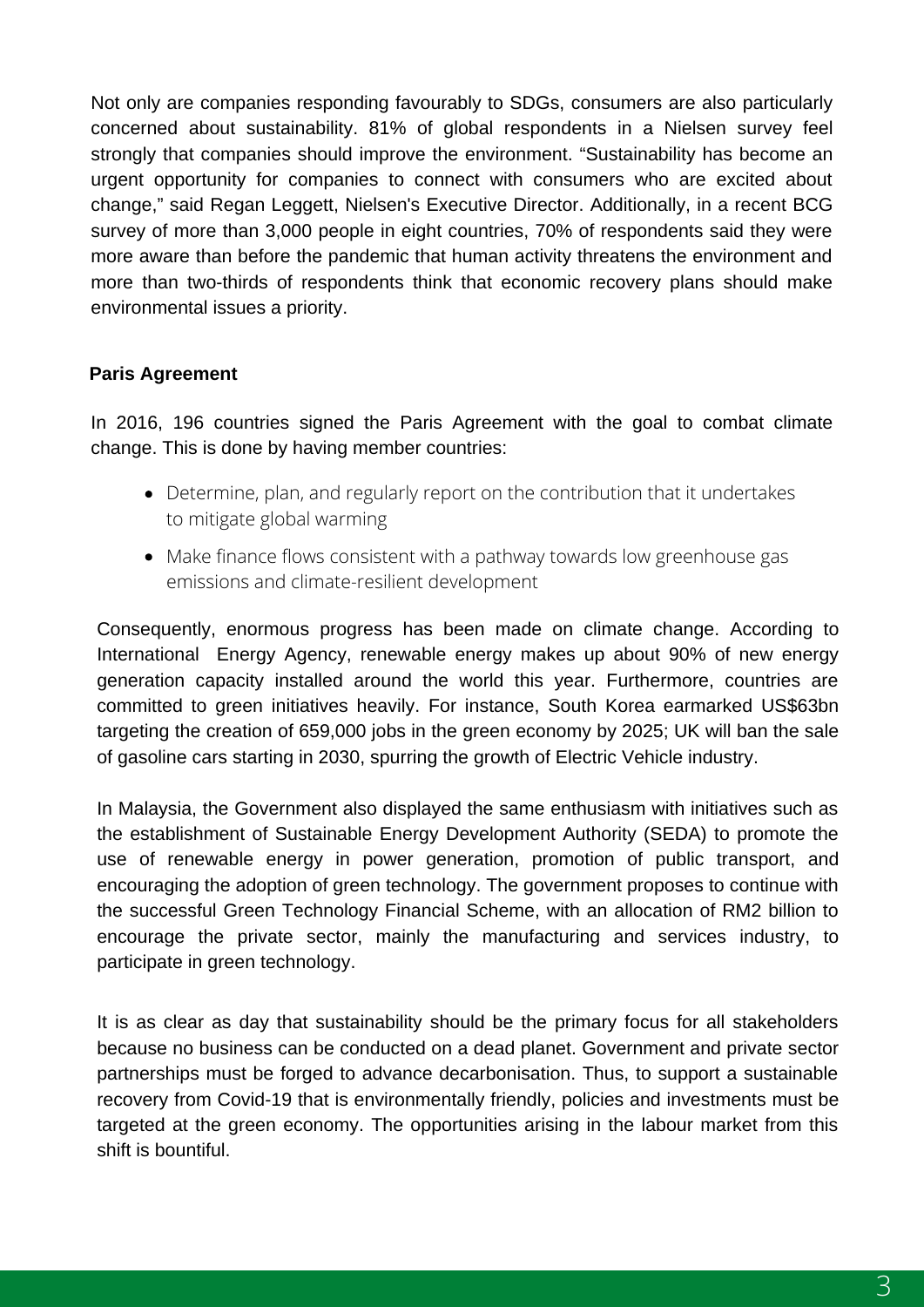# TOP SECTORS OF THE GREEN ECONOMY

A shift to a greener economy could potentially create 24 million new green jobs globally by 2030 if the right policies are put in place, lifting millions from poverty and improving livelihoods (International Labour Organization, 2020). Green jobs are defined by UN as the direct employment in economic sectors and activities, which reduce their negative environmental impacts, ultimately resulting in levels that are sustainable. To be precise, green jobs:

Reduce consumption of energy, raw materials Limit greenhouse gas (GHG) emissions



Reduce waste, pollution

Protect and restore ecosystem

A whole host of green jobs will be generated and benefit from the transition to the green economy, the most prominent sectors are narrowed down.

#### **Solar Industry**

Widely regarded as the most efficient and effective form of renewable energy, solar energy harnesses light and heat energy from the sun and converts them into thermal or electrical energy for domestic or commercial use. In Malaysia, the Government via the Ministry of Energy and Natural Resources (KeTSA) is extremely supportive of this industry. Recently, KeTSA opened a competitive bidding proccess for Large Scale Solar to produce 1000 megawatts (MW) of solar quota. To put things in perspective, 1000 MW is enough to power 650,000 homes for a day. The initiative by KeTSA is expected to attract RM 4bn in investment and create 12,000 jobs (Bernama, 2020). Jobs include Solar Engineer, Solar Panel Installer, Project Manager, Technician etc.

Tenaga Nasional Berhad (TNB) is one of HRDF's large registered employers as well as Malaysia's biggest proponent of solar energy. TNB plans to invest RM 2.7bn in "Grid of the Future" technologies over the next 3 years, building a global solar manufacturing hub, raising energy efficiency, electrifying mobility for Malaysia, advancing connectivity for the country's digital economy and "Reskilling Malaysia" (NST, 2020). In terms of reskilling, TNB is immensely proactive in sending their employees to training. HRDF's data revealed from 2015-2020, more than 45,000 training places were arranged, with emphasis on training in skill areas such as Management or Strategic Management, Maintenance or System and Control, Engineering, Safety and Health. A total of RM 69m was invested during this period for upskilling and reskilling purposes.

Another interesting fact is, Malaysia is the third largest solar cell and module manufacturer in the world, only behind China and Taiwan. This demonstrates the capability and capacity of Malaysia to accelerate job creation to increase output once the demand for solar cells picks up globally. Malaysia's advantage lies in its competitive labor costs and excellent infrastructure.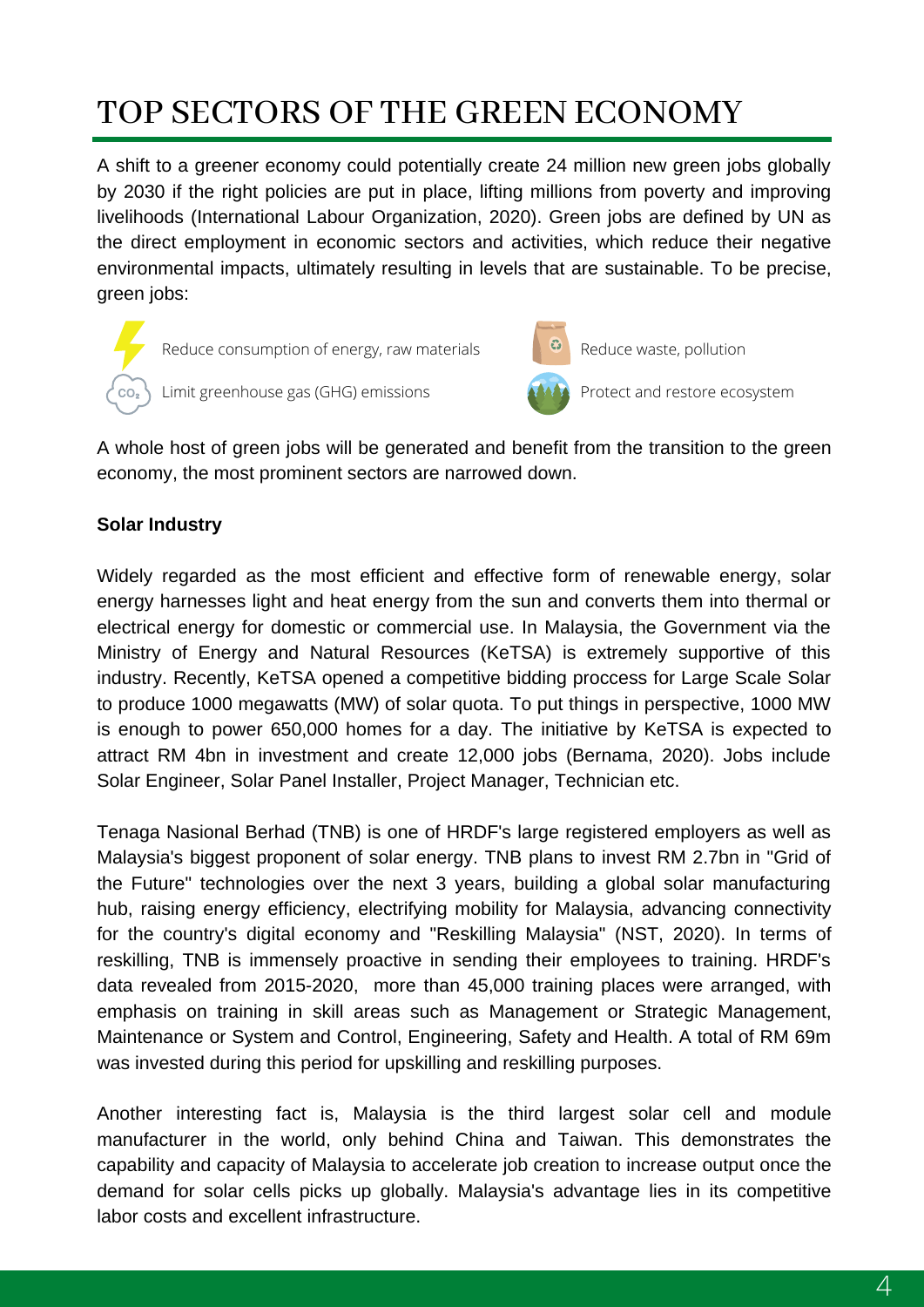#### **Electric Vehicle Industry**

The Electric Vehicle (EV) Industry is set to benefit from the emphasis on green economy as transport has always been a major polluter. Using Nissan LEAF and Tesla 3 as the benchmark EVs, the lifecycle greenhouse gas emissions from an EV is half the conventional gasoline car (Carbon Brief, 2019). The environmental impact is significantly less but in 2019, EV sales only accounted for 2.2% (9% in EU) of 604,000 units sold by carmakers in Malaysia as there is a lack of incentive to own one. Other countries such as Germany and Thailand provide heavy rebates on EV purchases.

The low adoption of EVs is also because owners are concerned by the lack of charging facilities in the country and unaware of the benefits of EV, said UMW Toyota's president K. Ravindran. Once the Government launches more EV conducive policies, there will be opportunity in the market for EV infrastructure companies to expand their footprint. Positions such as development team, charging station installers and attendants could be created to fuel their expansion. As the EV infrastructure matures, there will be an increase in demand for EV and in turn generate high-skilled employment opportunities related to the EV industry, forging a positive feedback loop.

Malaysia's two biggest car producers Proton and Perodua collectively invested more than RM 3.7m in 2019 to train their employees. The top training courses were related to skill areas such as Team Building and Motivation, Safety and Health, Quality and Productivity. The amount invested in training is forecasted to increase significantly should EV become the norm in the automotive industry as employees need to be equipped with sophisticated technical skills.

#### **Manufacturing Industry**

Successful manufacturing companies acknowledge environmental responsibility is integral to operations, more so in this day and age where consumers factor sustainability into purchase decisions. Therefore, sustainable manufacturing process which minimises waste and reduces environmental impact must be identified and adopted. Nike has come up with a way to weave more efficiently, reducing the raw material and labor time needed to make each shoe. That has kept more than 3.5 million pounds of waste from reaching landfills since 2012. Doing so cut the company's cost for waste disposal, as well as preventing greenhouse gas emission from transportation (Bloomberg, 2019).

Moreover, sustainability is crucial when retaining employees as 70% of employed adults are more likely to choose to work at a company with a strong environmental agenda and 40% of Millennials said that they've chosen a job in the past because the company performed better on sustainability than the alternative (Swytch, 2020). The manufacturing industry accounts for 20% of Malaysia's GDP, any step taken towards sustainable business practices would add up to be substantial and reverberate positively through the economy. The manufacturing industry invested close to RM 300m in training in 2019. Top courses are in the skill areas of Safety & Health, Quality & Productivity, Management and Engineering.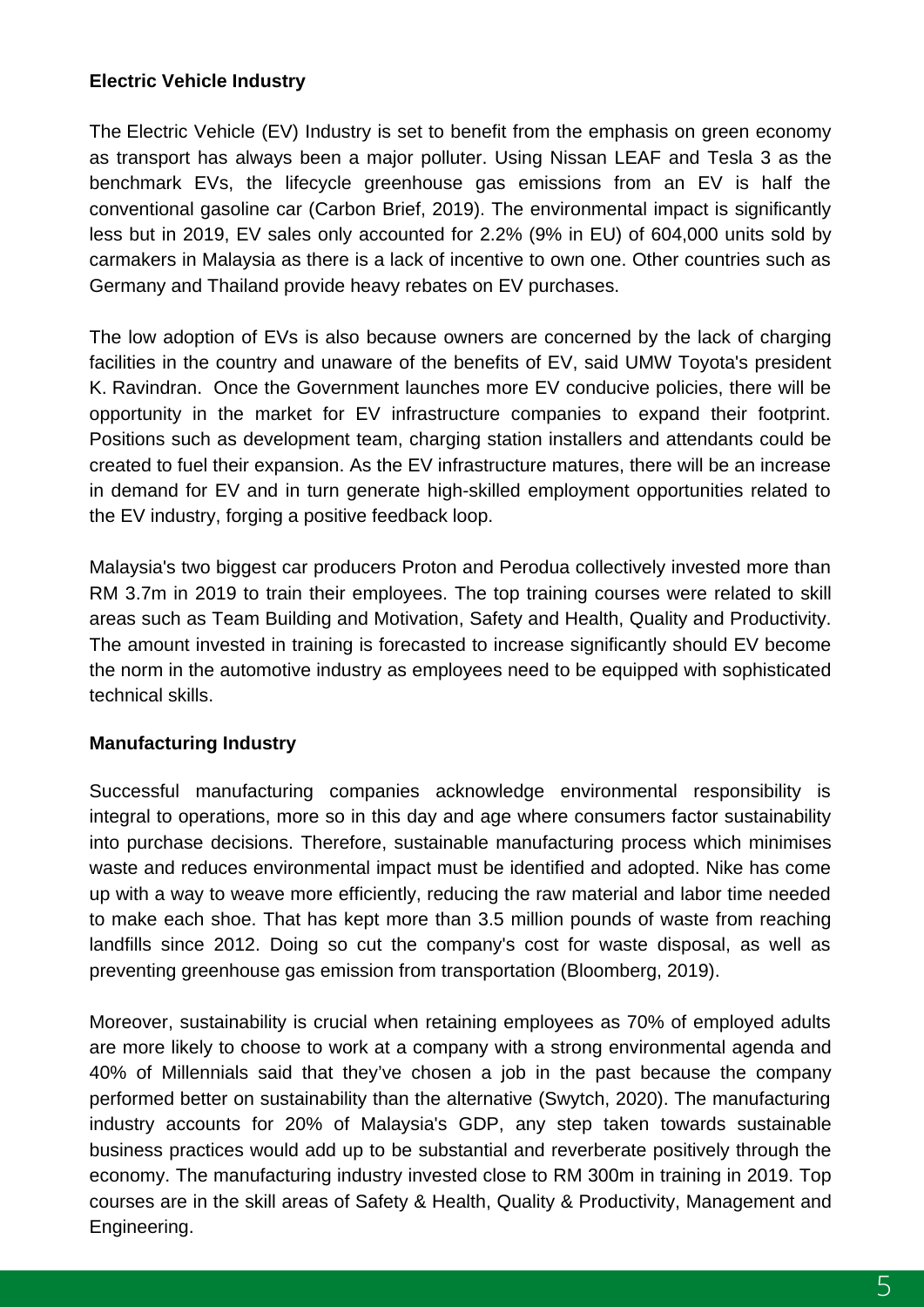# INSTILLING SUSTAINABILITY IN TRAINING

It is clear that adopting sustainability not only benefits the environment, it also improves the bottom line of companies and expedite the growth of new industries. However, the transition to the green economy is not a bed of roses. Certain sunset industries such as petroleum exploration and coal mining will lose thousands of employees (Statistics Canada, 2020). The emergence of renewable energy and EV industries means there will be talent gaps and skilled employee shortages. Limited availability of skills poses a real risk to growth. HRDF plays a pivotal role in plugging these gaps. HRDF is mandated by the Malaysian Government to catalyse the development of workforce by reskilling and upskilling them accordingly, to back Malaysia's vision of becoming a high-income economy.

#### **Working with Stakeholders**

HRDF strives to work together with employers to identify critical skills that are important to the market and provide financial assistance for training accordingly, including sectors and new technical skills that are relevant to green jobs. HRDF can assist veterans from sunset industries by training them and facilitate their transition to a new sector such as solar industry as they possess invaluable experience in other areas of work, such as management. Apart from that, HRDF is able to engage with its wide network of training providers to keep them up-to-date with industry requirements and trends so that they are able to craft the appropriate training syllabus. There is plentiful opportunities when it comes to sustainability as a quick glance through HRDF's internal data show presently there's a lack of training courses/providers dedicated to the subject. According to Klynveld Peat Marwick Goerdeler (KPMG), 97 out of Top 100 Malaysian companies are reporting on sustainability, so the demand definitely exists. The importance and benefits of sustainability must also be promoted among Small and Medium Enterprises (SMEs) as most still treat sustainability as an expense, instead of a vital part of business that could boost innovation, energy efficiency and ultimately, reduce cost.

#### **Training Schemes**

As companies' vision on sustainability differ, some prefer to have in-house training. There is flexibility for employers to do so by enrolling in Skim Bantuan Latihan (SBL) to carry out skill development for their employees. Futures Workers Training (FWT) is another relevant training scheme with the scope to assist the shift to a green economy and guarantees job placement. Apart from that, registered employers are able to provide training for employees by using the On-Job-Training (OJT) scheme, quickening their learning process. These are just a few examples of robust training schemes provided by HRDF. More than 1 million training places were approved by HRDF in 2019, the highest ever on record, highlighting industries commitment to upskill and reskill their workforce. In 2017, World Bank assessed the effectiveness of HRDF where the report indicated that the productivity in respective organisations increased by 3% with every 1% additional employees trained. This shows that effective training can help organisations increase productivity, thereby increasing output and income.